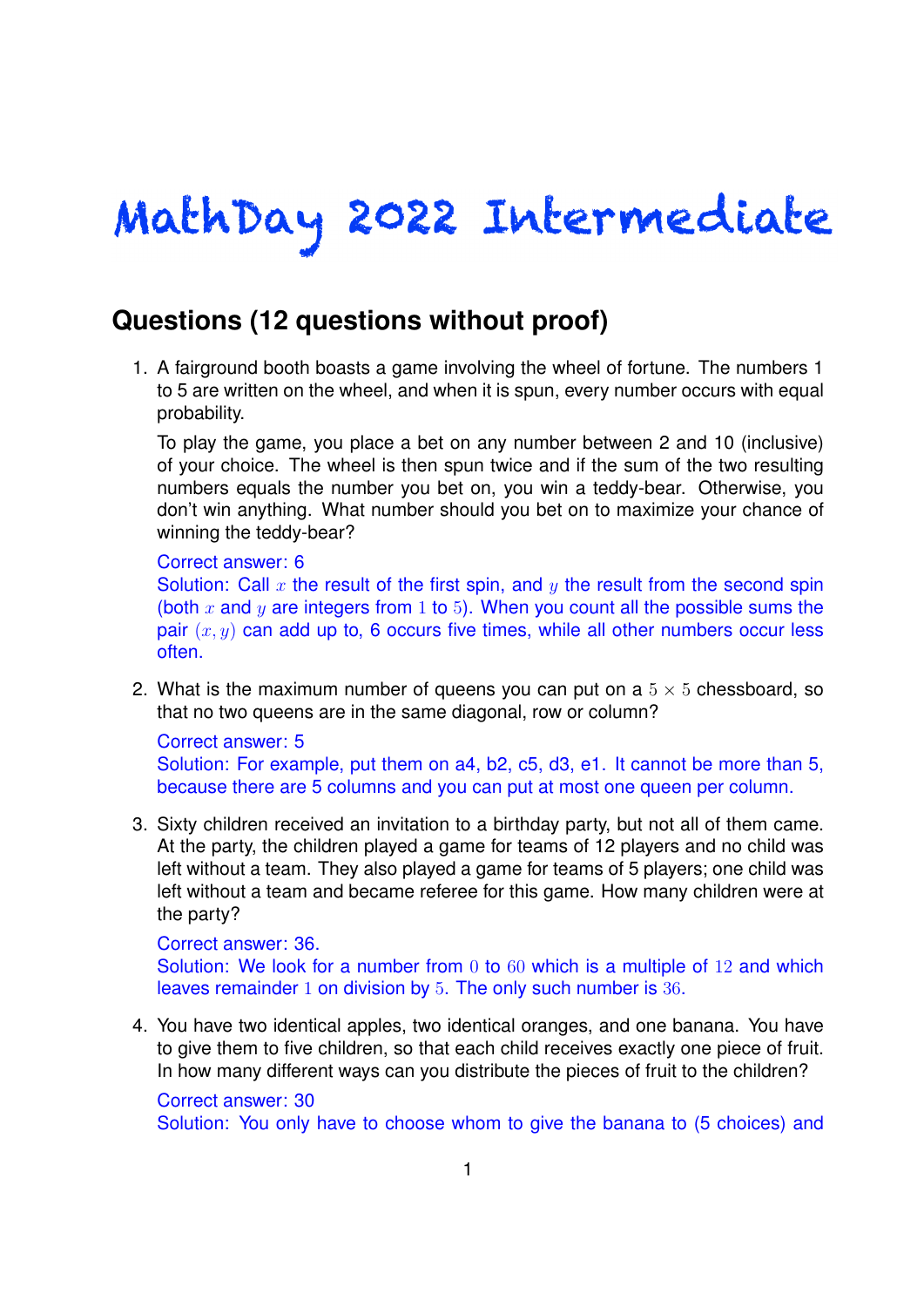whom the two oranges. Discarding the child who took the banana, there are four children left and you have to select a pair of children for the oranges (12 choices, as there are 4 choices for the first child, 3 choices for the second child). As the ordering does not matter, you divide by 2 and are left with 6 possibilities. Hence there are 30 possibilities in total.

5. In a foreign land there is a currency called AUR. There are golden coins with values 1AUR, 3AUR and 9AUR. What is the smallest number of coins you need to be able to pay any bill in the range from 1AUR to 107AUR? You can choose the coins freely, but you have to choose them before knowing the amount of the bill.

#### Correct answer: 15.

Solution: You can take 11 9AUR coins, 2 3AUR coins, 2 1AUR coin. This is optimal because with only 10 or fewer coins of 9AUR, you would need at least 17 coins to pay 107 AUR (10 x 9AUR  $+$  5 x 3AUR  $+$  1 x 1AUR), and with 11 coins of 9 AUR you need at least 4 more coins to pay 107 AUR. The given coins allow to pay any bill in the range: using the 9AUR coins one is left to pay an amount between 1AUR and 8AUR, that can be paid with the given 3AUR or 1AUR coins.

6. Alice and Zoe, when they run alone, always run at their usual constant speed. Alice runs 1 kilometer in 4:10 (4 minutes 10 seconds), while Zoe runs 1 kilometer in 5:00. They planned to run together on a 11 km long straight path along a river. But they just texted each other and found that, due to a misunderstanding, they are at opposite ends of the path. Now they start running towards each other. After how much time will they meet? Give your answers in minutes.

#### Correct answer: 25.

Solution: Alice runs 1km in 250 seconds, Zoe in 300 seconds, so Alice's speed is 6/5 of Zoe's speed. Hence they will meet after Alice made 6/11 of the total distance and Zoe 5/11 of the total distance. Thus Alice has run 6km, which will take 25 minutes.

7. You arrive on an island that is inhabited by 7 dwarves. A dwarf can either be a truth-teller or a liar. The truth-tellers always speak the truth and the liars always lie. All dwarves queue in a straight line to greet you. They all look into your direction.

The first dwarf in the line says: "All dwarves behind me are liars." All other dwarves say: "The dwarf right in front of me is a liar." How many dwarves are liars?

#### Correct answer: 4

Solution: Dwarves just behind liars are truth-tellers, hence the first dwarf must be a liar. Dwarves just behind truth-tellers are liars, hence liars and truth-tellers alternate, giving a total of 4 liars.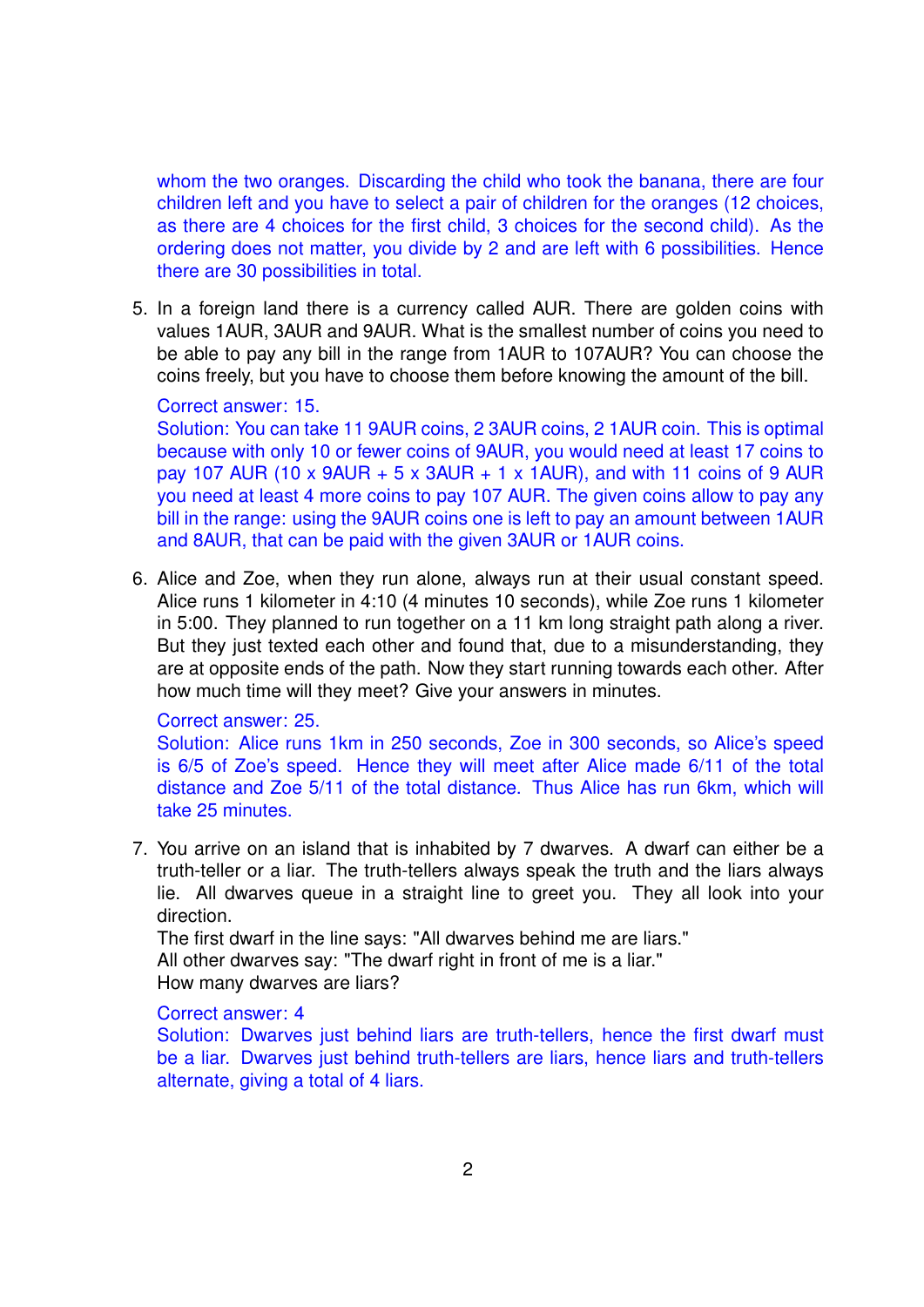8. You are in a video call with some friends who are native speakers of the Combish language. You only remember four different words in this language: Xix, Yiy, Ziz, Wiw. Exactly one of them is extremely funny. You know that if you send some of these words to any of your friends, then that friend will start laughing immediately if and only if the funny word is among the words you chose.

You can write exactly one message with some Combish words to each of your friends in the call. You can choose how many words and which words to write. You can send different individual messages, but all messages are sent at the same time. You are then able to check in the video call who is laughing. What is the minimum number of friends that you need in the call so that you are able to determine without doubt the funny word by using the above method?

#### Correct answer: 2

Solution: One friend is not enough because from testing only one message you cannot determine the funny word in all possible cases. Two friends are enough: you send the first word only to the first friend, the second word only to the second, the third word to both, and the fourth word to none.

9. Amy and Ben play the Candy Game. At the beginning of the game, there are 10 candies. Amy and Ben take turns making moves. A move consists of removing either 2 or 3 candies. The first player that cannot make a move (because there are less than 2 candies left) looses. Amy makes the first move. If both Amy and Ben aim to win and play according to the best possible strategy, who wins the game? Answer 1 for Amy and 2 for Ben.

#### Correct answer: 2

Solution: Consider the number of remaining candies. When you see 0 or 1 candies on the table, you lose. When there are 2,3 or 4 candies, you win (for 4 candies take 3 candies, for 3 candies take 2 or 3 candies, for 2 candies take 2 candies). When there are 5 or 6 candies, you lose (taking either 2 or 3 candies puts the other player in a winning situation). When there are 7,8 or 9 candies you win (taking either 2 or 3 candies puts the other player in a losing situation). When there are 10 candies, you lose. (taking either 2 or 3 candies puts the other player in a winning situation). So the second player always wins, i.e. Ben.

10. A very modern museum of very modern art has two floors, one on top of the other. Each floor consists of four corridors connected in the form of a square; it is possible to go from each corridor to the two neighbouring ones on the same floor; at the end of each corridor there is a staircase connecting vertically the two floors; the only entrance is also the only exit and it is located at one corner on the ground floor. You want to walk along each corridor exactly once (the direction doesn't matter to you). You can walk along different tours, according to the order in which you visit the corridors. How many different tours are there, assuming that you use the stairs exactly twice?